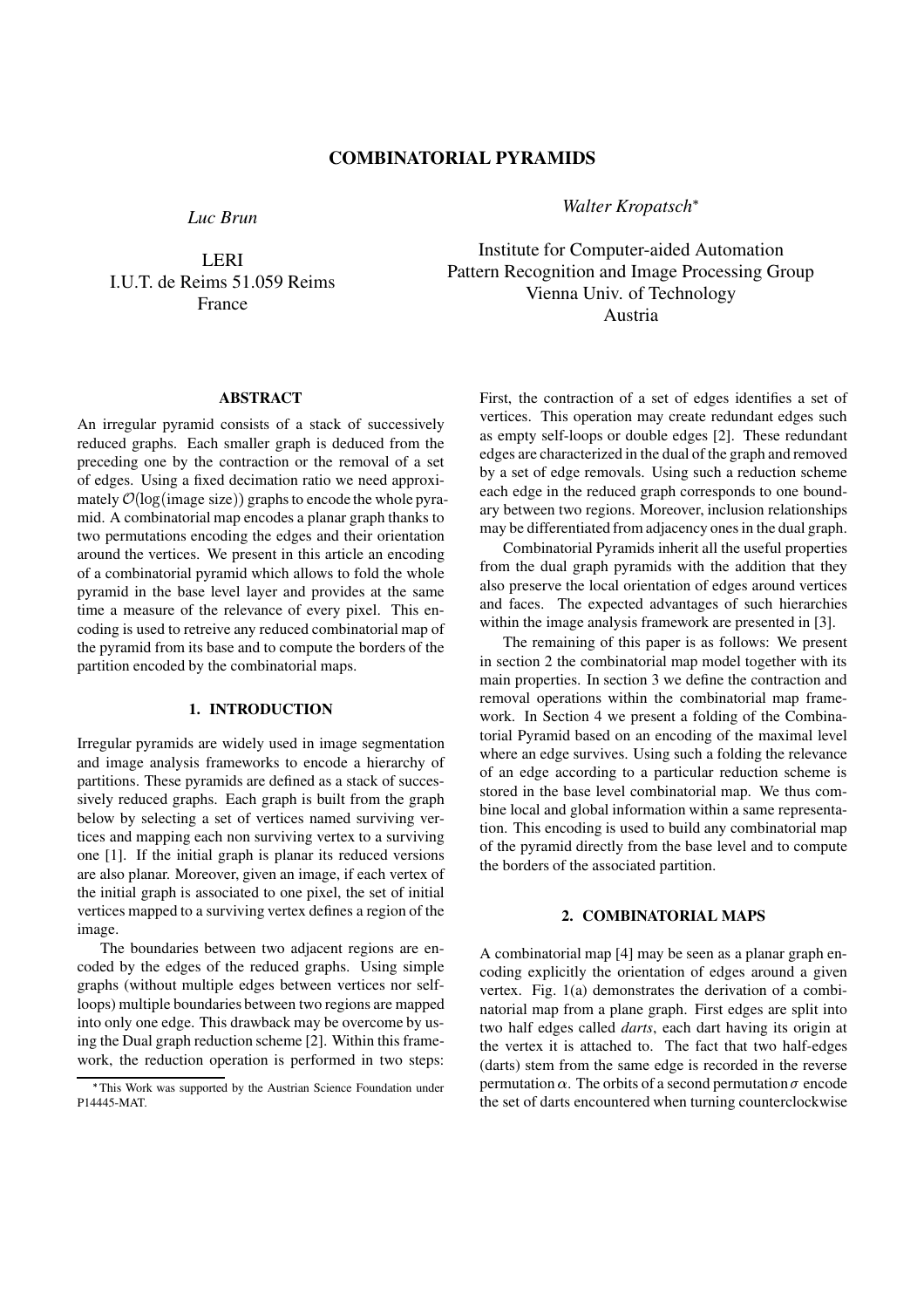

**Fig.** 1. A  $3 \times 3$  grid encoded by a combinatorial map  $G$  (a). The dual combinatorial map is represented in (b).

around a vertex. The central vertex in Fig. 1(a) is for example encoded by the  $\sigma$ -orbit  $(-8, -3, 11, 4)$ . We have thus  $\sigma(-8) = -3, \sigma(-3) = 11, \sigma(11) = 4 \text{ and } \sigma(4) = -8.$ 

The symbols  $\alpha^*(d)$  and  $\sigma^*(d)$  stand, respectively, for the  $\alpha$  and  $\sigma$  orbits of the dart d. More generally, if d is a dart and  $\pi$  a permutation we will denote the  $\pi$ -orbit of d by  $\pi^*(d).$ 

A combinatorial map G is the triplet  $G = (\mathcal{D}, \sigma, \alpha)$ , combinatorial map G is the triplet  $G = (\mathcal{D}, \sigma, \alpha)$ , where  $\mathcal D$  is the set of darts and  $\sigma$ ,  $\alpha$  are two permutations defined on  $\mathcal D$  such that  $\alpha$  is an involution:

$$
\forall d \in \mathcal{D} \quad \alpha^2(d) = d \tag{1}
$$

Note that, if the darts are encoded by positive and negative integers, the involution  $\alpha$  may be implicitly encoded by  $sign(Fig. 1)$ .

Given a combinatorial map  $G = (\mathcal{D}, \sigma, \alpha)$ , its dual is defined by  $G = (\mathcal{D}, \varphi, \alpha)$  with  $\varphi = \sigma \circ \alpha$  (Fig. 1(b)). The orbits of the permutation  $\varphi$  encode the set of darts encountered when turning around a face of G or a vertex of  $\overline{G}$  (see e.g. the  $\varphi$ -orbit  $(1, 8, -3, -7)$  encoding the top-left face in Fig. 1(a)). Note that, if the initial combinatorial map  $G$  is associated to a  $m \times n$  planar sampling gird, its dual  $\overline{G}$  is associated to a  $(m + 1) \times (n + 1)$  planar sampling grid [3] (Fig. 1).

### **3. COMBINATORIAL PYRAMIDS**

As in the dual graph pyramid scheme [2] (Section 1) a combinatorial pyramid is defined by an initial combinatorial map successively reduced by a sequence of contraction or removal operations. In order to preserve the number of connected components of the initial combinatorial map, we forbid the removal of bridges and the contraction of self-loops. Such contractions may be avoided by using a contraction kernel defined as a forest of the initial combinatorial map. Given a contraction kernel defined by a set  $K$  of darts to be

 $1\text{A}$ ,  $2\text{A}$ ,  $4^{16}$  same way, the removal of bridges may be avoided by using a  $3\textstyle{\bigoplus}$ ,  $4\textstyle{\bigoplus}$ ,  $\textstyle{\bigoplus}^{17}$  map. Note that, while a contraction kernel is application de- $54 \times 64$   $4^{18}$  combinatorial map. Indeed, within our reduction scheme  $13$   $14$   $15$   $-$  contracted, the set of surviving darts denoted by  $\mathcal{SD}$  is equal (b)  $\overline{G}$  = edges and empty self-loops defining redundant boundaries to  $\mathcal{D} - K$  where  $\mathcal{D}$  denotes the initial set of darts. In the removal kernel defined as a forest of the dual combinatorial pendent a removal kernel is automatically defined from one a contraction kernel specifies a set of regions to be merged while a removal kernel is restrained to the removal of double between the merged regions.

> The creation of the reduced combinatorial map from a contraction or a removal kernel is performed in parallel by using dart's reduction window [3]. Given a combinatorial map  $G = (\mathcal{D}, \sigma, \alpha)$ , a kernel K and a surviving dart  $d \in$  $SD = D - K$ , the reduction window of d is either equal to:

$$
RW(d)=d, \sigma(d), \ldots, \sigma^{n-1}(d)
$$

with  $n = Min\{p \in \mathbb{N}^* \mid \sigma^p(d) \in \mathcal{SD}\}\$ if K is a removal kernel or

$$
RW(d) = d, \varphi(\alpha(d)), \ldots, \varphi^{n-1}(\alpha(d))
$$

with  $n = Min\{p \in \mathbb{N}^* \mid \varphi^p(\alpha(d)) \in \mathcal{SD}\}\text{, if } K \text{ is a }$ contraction kernel.

Given a kernel K and a surviving dart  $d \in SD$ , the successor of d within the reduced combinatorial map  $G' =$  $G/K = (\mathcal{SD}, \sigma', \alpha)$  is retrieved from  $RW(d) = d.d_1 \dots d_p$ by [3]:

$$
\sigma'(d) = \begin{cases} \sigma(d_p) & \text{if } K \text{ is a removal kernel} \\ \varphi(d_p) & \text{if } K \text{ is a contraction kernel} \end{cases}
$$
 (2)

Note that the reduction window of a surviving dart  $d$ connects  $d \in G'$  to a sequence of darts in the initial combinatorial map  $G$ . The notion of dart's reduction window connects thus two successive levels of the pyramid and corresponds to the usual notion of reduction window [1].

#### **4. FOLDING AND UNFOLDING THE PYRAMID**

Dart's reduction windows allow us to reduce a combinatorial map either by contraction or removal kernels. Starting from an initial combinatorial map  $G_0 = (\mathcal{D}, \sigma, \alpha)$  and given a sequence of kernels  $K_1, \ldots, K_n$  we can thus build the sequence of reduced combinatorial maps  $G_0, G_1, \ldots, G_n$ encoding explicitly the pyramid as a stack of successively reduced combinatorial maps. The aim of this section is to define an implicit encoding of the pyramid by additional attributes stored in the initial combinatorial map  $G_0$ .

As mentioned in Section 3, the notion of darts reduction window establishes a father-child relationship between two successive levels of the pyramid. The transitive closure of this father-child relationship defines the notion of receptive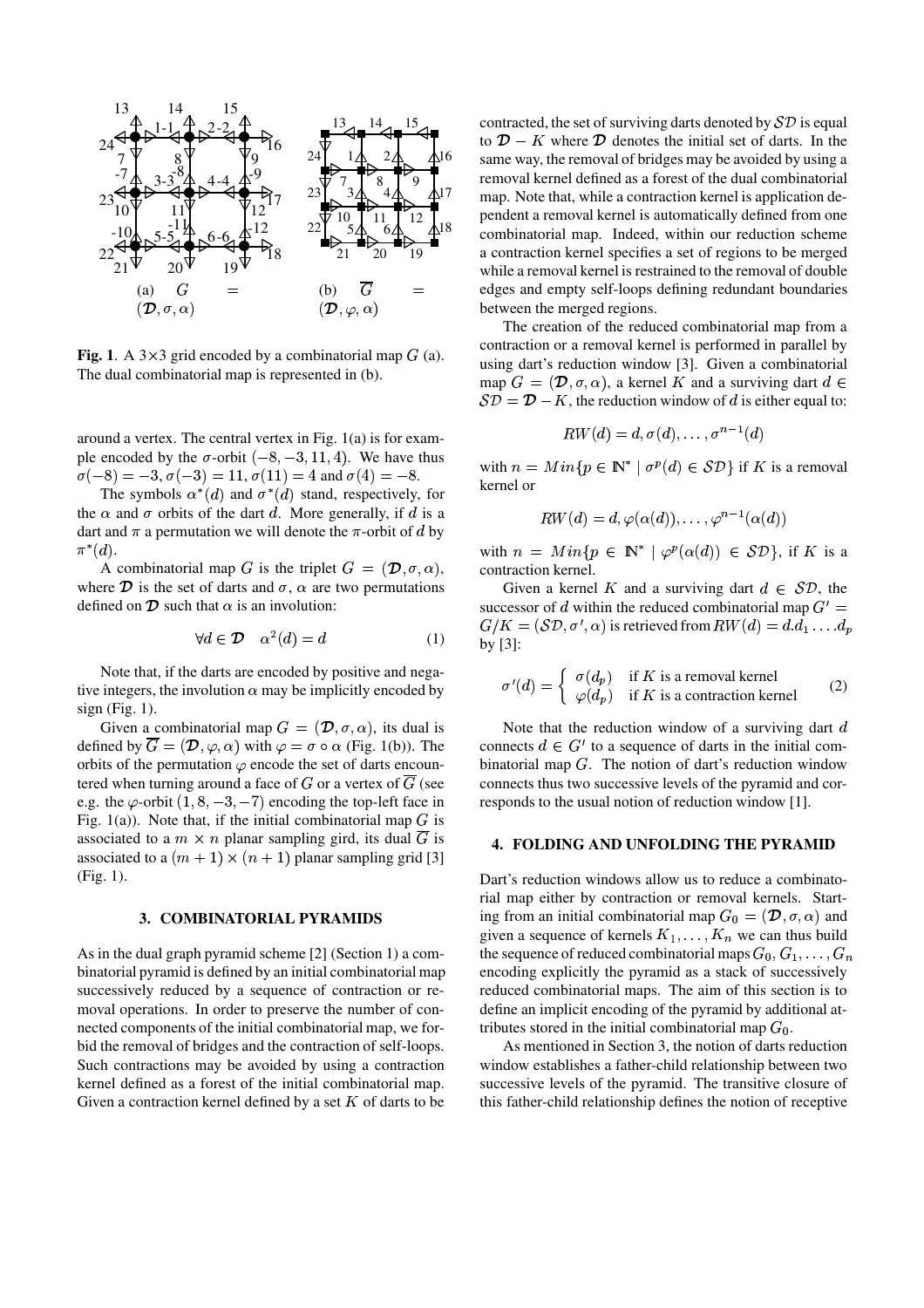field. The receptive field at level i:  $RF_i(d) = d_1 \dots d_p$  of equivalently a dart *d* belonging to  $G_i = (\mathcal{SD}_i, \sigma_i, \alpha)$  is defined by [3] :

$$
d_1 = d, d_2 = \sigma(d) \text{ and}
$$
  
for each  $j$  in  $\{2, ..., p\}$   

$$
d_j = \begin{cases} \varphi(d_{j-1}) & \text{if } d_{j-1} \text{ has been contracted} \\ \sigma(d_{j-1}) & \text{if } d_{j-1} \text{ has been removed} \end{cases}
$$
(3)

Dart's receptive fields may be understood as the transitive closure of the hierarchical relationship defined by reduction windows. Both sequences should thus satisfy similar properties. Indeed, given one dart  $d \in \mathcal{SD}_i$ , such that  $RF_i(d) = d.d_1, \ldots, d_p$  we have [3]:

$$
\sigma_i(d) = \begin{cases} \varphi(d_p) & \text{if } d_p \text{ has been contracted} \\ \sigma(d_p) & \text{if } d_p \text{ has been removed} \end{cases}
$$
 (4)

Note that equations 4 is similar to equation 2 defined for reduction windows.

The receptive field  $RF_i(d) = d.d_1 \ldots d_p$  of a dart  $d \in G_i$  connects d to a sequence of darts in the base level combinatorial map. This notion corresponds thus to the usual notion of receptive field. We additionally showed [3] that given the dart's receptive field  $RF_i(d) = d.d_1 \dots d_p$ , with  $d \in \mathcal{SD}_i$ , we have  $\{d_1, \ldots, d_p\} \subset \bigcup_{j=1}^i K_j$ . The first  $\bigcup_{j=1}^{\infty} K_j$ dart of a receptive field is thus the only one which survives up to level  $i$ .

#### **4.1. Folding the Pyramid**

According to equation 3, a dart's receptive field may be traversed if we know the initial dart in  $\mathcal{SD}_i$  defining it and if we determine the operation which has reduced each dart of the sequence. The above remark suggests an encoding of the pyramid by two functions:

- 1. one function state from  $\{1,\ldots,n\}$  to the binary states  ${Control, Removed}$  which specifies the type of each kernel.
- 2. One function *level* defined for all darts in  $\mathcal{D}$  such the correction that  $level(d)$  is equal to the maximal level where  $d = \frac{1}{i}$  of t survives:

$$
\forall d \in \mathcal{D} \ level(d) = \ Max\{i \in \{1, \dots, n+1\} \mid d \in \mathcal{SD}_{i-1}\}
$$

a dart  $d$  surviving up to the top level has thus a level equal to  $n + 1$ . Note that the level of an initial vertex (i.e. a pixel) may be implicitly defined as the minimal level of its darts.

One encoding of the pyramid based on the functions  $level$ and  $state$  is called an implicit encoding of the pyramid.

Using a pyramid made of  $n$  levels whose apex is reduced to a self-loop, the memory requirements of an implicit and explicit encoding of the pyramid are respectively

equal to  $[3]$ :  $\frac{1}{2}|\mathcal{D}| \log_2(n)$  and  $2|\mathcal{D}|n \log_2(k)$  bits where  $\mathcal D$  denotes the initial set of darts and  $k$  the reduction factor. The memory requirement of an implicit encoding of the pyramid varies thus as a logarithmic function of its height while the memory requirement of an explicit encoding of all the combinatorial maps is linear according to the height  $n$ of the pyramid.

## **4.2. Unfolding the Pyramid**

Given the function  $level$ , the sequence of kernels and the set of surviving darts may be retrieved by the following equations [3]:

$$
\forall i \in \{1, ..., n\} \left\{ \begin{array}{rcl} K_i & = & \{d \in \mathcal{D} \mid level(d) = i\} \\ \mathcal{SD}_i & = & \{d \in \mathcal{D} \mid level(d) > i\} \\ \end{array} \right\} \tag{5}
$$

Moreover, we can note that in equation 3 a dart  $d_{j-1}$ is contracted if  $state(level(d_{j-1})) = Contracted$  and removed if  $state(level(d_{j-1})) = Removed$ . This remark allows us to traverse the receptive field of any dart  $d \in \mathcal{SD}_i$ using equation 3 and the functions  $level()$  and  $state()$ .

we define  $d_{p+1}$  by  $\varphi(d_p)$  if  $d_p$  is contracted and  $\sigma(d_p)$  is  $d_p$ Given a dart's receptive field  $RF_i(d) = d.d_1 \dots, d_p$ , if is removed,  $d_{p+1}$  is equal to  $\sigma_i(d)$  (equation 4). We have thus in both cases,  $d_{p+1} \in \mathcal{SD}_i$  and  $level(d_{p+1}) > i$  (equation 5). This last remark allows us to determine the last dart of dart's receptive fields as the one whose successor defined by equation 3 has a level strictly greater than  $i$ . Using this last property we designed [3] an algorithm based on equation 3 which traverses the receptive field of each dart surviving up to level  $i$ . Note that using equation 4, this algorithm allows to retrieve any combinatorial map of the pyramid.

# **4.3. Embedding**

The receptive field of a dart encodes its embedding in the base level combinatorial map. If this initial combinatorial map is associated to a planar sampling grid, each initial vertex corresponds to one pixel and a vertex defined at level  $i$  of the pyramid encodes a connected set of vertices, i.e. a region. Within the combinatorial map framework a vertex surviving up to level i is defined by its  $\sigma_i$  orbit. The embedding of a vertex  $\sigma_i^*(d) = (d_1, \ldots, d_p)$  in the initial combinatorial map is called a vertex's receptive field and is defined as the concatenation of the dart's receptive fields belonging to its  $\sigma_i$  orbit:

$$
R_{\sigma_i^*(d)} = \bigodot_{j=1}^p RF_i(d_j)
$$

where  $\odot$  denotes the concatenation operator.

A connected set of pixels is encoded within the combinatorial map framework by a connected set of vertices, each vertex being encoded by its  $\sigma$  orbit (Fig. 1(a)). The set of darts belonging to the  $\sigma$  orbits of one region encodes both